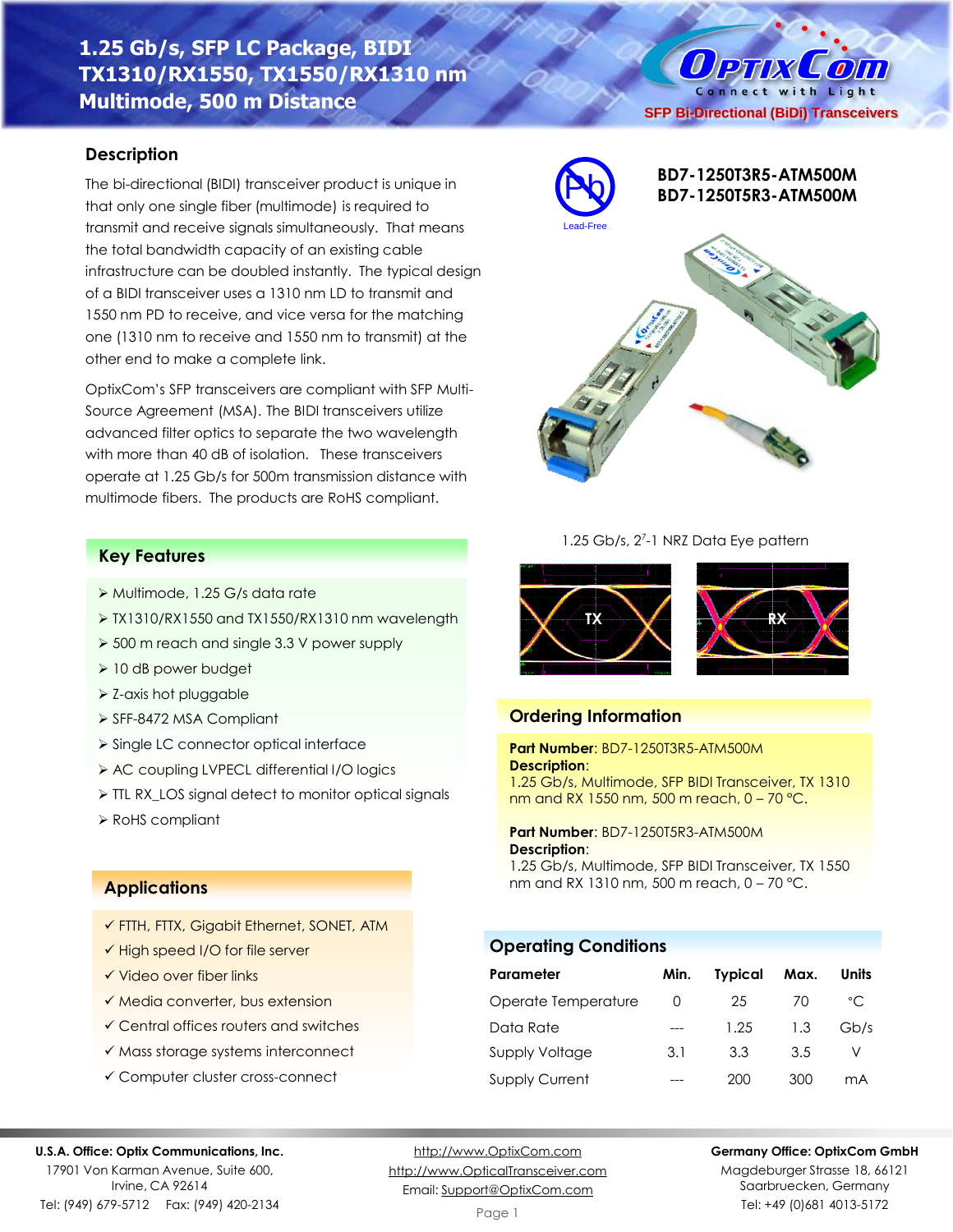

 $\sim$ 

# **Absolute Maximum Ratings**

| Parameter                                | Symbol   | Min.   | Max.       | <b>Units</b>   |
|------------------------------------------|----------|--------|------------|----------------|
| Storage Temperature                      | Tst      | $-40$  | 85         | $^{\circ}C$    |
| <b>Supply Voltage</b>                    | Vcc      | $-0.5$ | 4.0        | V              |
| Input Voltage                            | $V_{IN}$ | $-0.5$ | <b>Vcc</b> | ν              |
| <b>Operating Current</b>                 | lop      | ---    | 400        | mA             |
| Output Current                           | lo       | ---    | 50         | m <sub>A</sub> |
| Soldering Temperature (10 sec. on leads) | Tsd      |        | 260        | $^{\circ}C$    |

# **General Transmitter Characteristics (FP Laser)**

| Parameter                                 | Symbol                | Min.     | <b>Typical</b> | Max.   | <b>Units</b> |
|-------------------------------------------|-----------------------|----------|----------------|--------|--------------|
| Differential Input Voltage <sup>1</sup>   | $\Delta$ Vi           | 0.4      |                | 2.0    | $\vee$       |
| Differential Input Impedance <sup>2</sup> | Z                     | ---      | 100            | ---    | ohm          |
| Rise/Fall Time (20% -80%)                 | Tr/Tr                 | ---      |                | 260    | DS           |
| Side Mode Suppression Ratio               | <b>SMSR</b>           | 30       | ---            | ---    | dB           |
| Relative Intensity Noise                  | <b>RIN</b>            | ---      |                | $-120$ | dB           |
| <b>Total Jitter</b>                       | Ti                    | ---      |                | 227    | DS           |
| <b>TX Disable Power</b>                   | $P_{AT}$              |          |                | $-45$  | dBm          |
| TX Disable Voltage - High                 | <b>V<sub>DH</sub></b> | 2.4      |                | Vcc    | V            |
| TX Disable Voltage - Low                  | $V_{DI}$              | $\Omega$ |                | 0.5    | $\vee$       |
| TX Fault Output - High                    | $V$ FH                | 2.4      |                | Vcc    | $\vee$       |
| TX Fault Output - Low                     | $V_{FI}$              | $\Omega$ |                | 0.5    | V            |
| <b>TX Disable Assert Time</b>             | Tass                  | ---      |                | 10     | μS           |
| <b>TX Disable Deassert Time</b>           | Tdisass               | ---      | ---            | 1.0    | ms           |
| Time to Initialize                        | Tas                   | ---      | ---            | 300    | ms           |
| TX Fault from Fault to Assertion          | Tfault                | ---      |                | 100    | $\mu$ S      |
| TX Disable Time to Start Reset            | Treset                | 10       |                |        | μS           |

Notes:

- 1. Module is designed for AC LVPECL coupling. See the design guide for proper termination.
- 2. Single ended will be 50 ohm for each signal line.

### **Germany Office: OptixCom GmbH**

Magdeburger Strasse 18, 66121 Saarbruecken, Germany Tel: +49 (0)681 4013-5172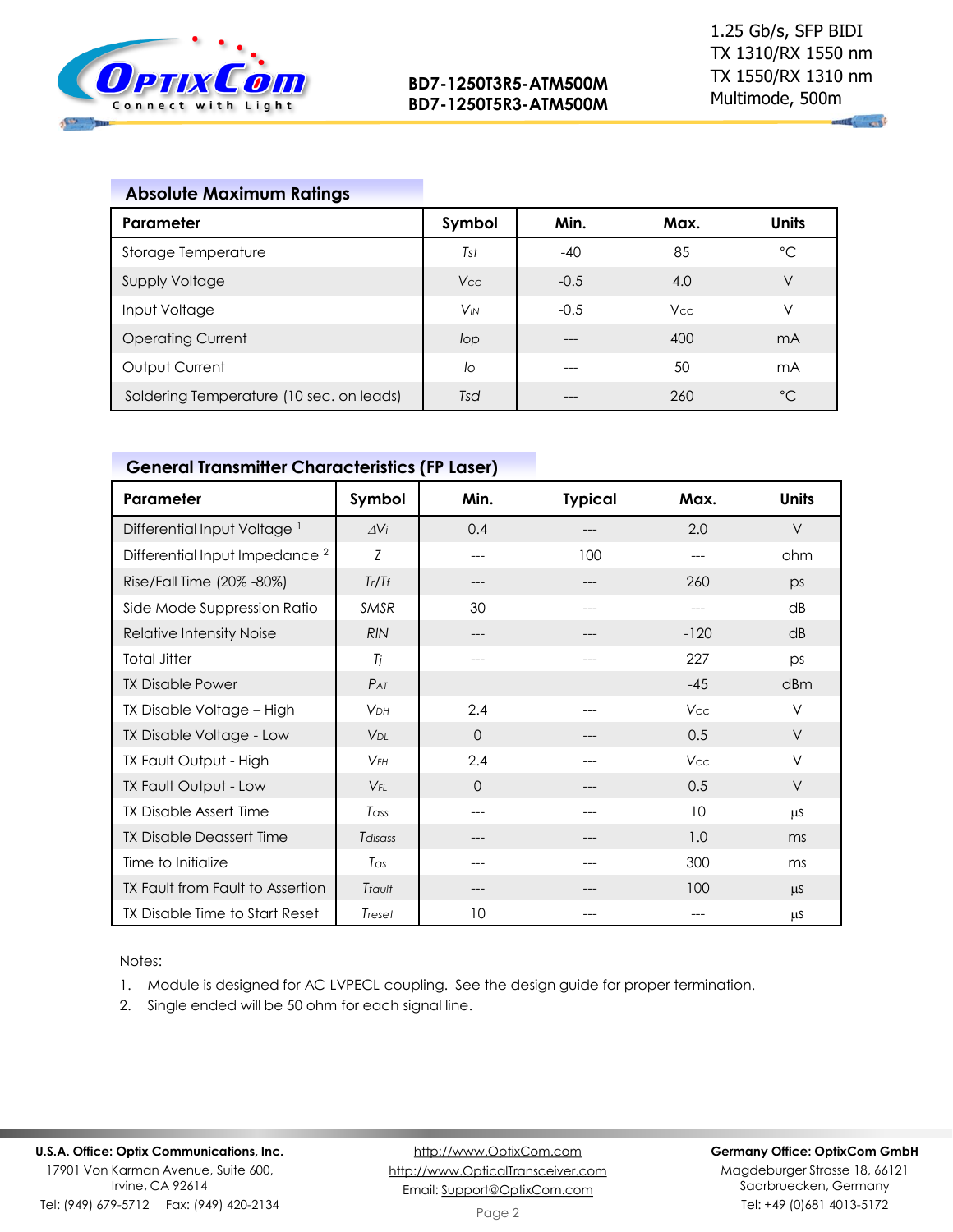

**All and** 

| Parameter                                 | Symbol          | Min.     | <b>Typical</b> | Max.       | Units   |
|-------------------------------------------|-----------------|----------|----------------|------------|---------|
| Differential Output Voltage <sup>1</sup>  | AV <sub>0</sub> | 0.5      | ---            | 1.2        | $\vee$  |
| Differential Input Impedance <sup>2</sup> | Z               | ---      | 100            | ---        | Ohm     |
| <b>Optical Return Loss</b>                | OL              | 14       | ---            | ---        | dB      |
| Rise/Fall Time (20% -80%)                 | Tr/Tr           | ---      |                | 350        | ps      |
| Signal Detect Hysteresis                  | $PSD + - PSD$   |          | ---            | ---        | dB      |
| Crosstalk                                 |                 | ---      |                | $-40$      | dB      |
| RX Signal Loss Output - High              | $V_{RI+}$       | 2.4      |                | <b>Vcc</b> | V       |
| RX Signal Loss Output - Low               | $V_{RI}$        | $\Omega$ | ---            | 0.5        | $\vee$  |
| RX Signal Loss Assert Time                | $T_{RL+}$       | ---      |                | 100        | μS      |
| RX Signal Loss Deassert Time              | $T_{RI}$        | ---      | $---$          | 100        | $\mu$ S |
| Serial ID Clock Rate                      | $f_{\rm C}$     | ---      | ---            | 100        | kHz     |

Notes:

- 1. Module is designed for AC LVPECL coupling. See the design guide for proper termination.
- 2. Single ended will be 50 ohm for each signal line.

### **Germany Office: OptixCom GmbH**

Magdeburger Strasse 18, 66121 Saarbruecken, Germany Tel: +49 (0)681 4013-5172